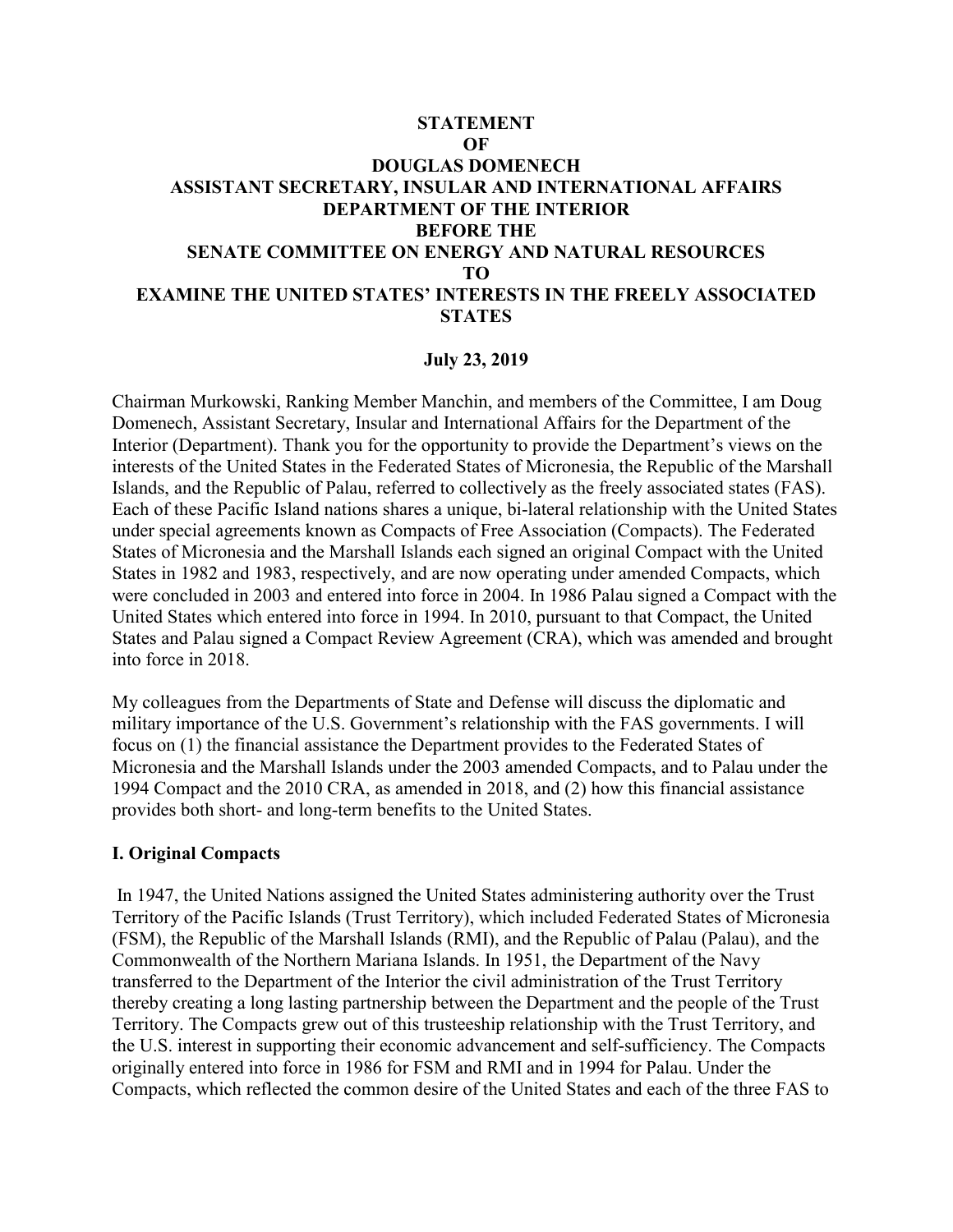establish a government-to-government relationship, the governments agreed that the United States would be responsible for security and defense matters in and relating to the three FAS and would have special and extensive access to operate in these nations' territories, as well as the authority to deny access to these nations by other countries' militaries and their personnel. The governments also agreed on the provision of U.S. economic assistance to all three FAS.

The Department of the Interior built on its expertise in the civil administration of the Trust Territory, and has since developed many years of expertise, specialized staff, resources, and institutional knowledge in administering Compact assistance.

The Compacts:

- Enabled the end of Trust Territory status of the three Freely Associated States;
- guaranteed the United States the ability to deny access to and use of these three nations by third country militaries;
- established three stable, sovereign, and democratic states in the Pacific; these states, acting through their governments established under their respective constitutions, became self-governing; and
- supported close and mutually beneficial relationships that contribute to regional security, stability, and prosperity.

## **II. Amended Compacts for the FSM and RMI, and the Palau Compact Review Agreement**

At the conclusion of the first fifteen-year funding period, the original Compacts with the FSM and the RMI were reviewed and amended. Following the conclusion of the agreements amending the Compacts in 2003, and the passage of Public Law 108-188, the Compact of Free Association Amendments Act of 2003, the agreements amending the Compacts were brought into force in 2004. The Compacts, as amended, provide mandatory financial assistance in fiscal years 2004 through 2023, still through the Department of the Interior. The amended Compacts require the FSM and the RMI to target funding in six sectors of development: 1) education; 2) health; 3) the environment; 4) public-sector capacity building; 5) private-sector development, and 6) infrastructure, with priority given to education, health, and projects directly affecting health and safety.

The Compact relationship with Palau has operated differently from the Compact relationships with the FSM and the RMI, and requires a formal review of its terms as well as the terms of its related agreements by the United States and Palau upon the fifteenth, thirtieth, and fortieth anniversaries of the effect date of the Compact. In 2010, at the conclusion of the first mandated review, the U.S. and Palau signed an agreement known as the Palau Compact Review Agreement (CRA), which contained provisions to provide additional economic assistance through 2024, or the scheduled date of the next mandated Compact review. It was fully funded on March 26, 2018, when President Trump signed the 2018 Omnibus Funding Agreement, and following the negotiation of amendments to the funding schedule contained in the 2010 CRA, the CRA and its amendments entered into force in September 2018. Funds under the Compact and the CRA, as amended with Palau have been and continue to be available primarily for government operations and infrastructure projects.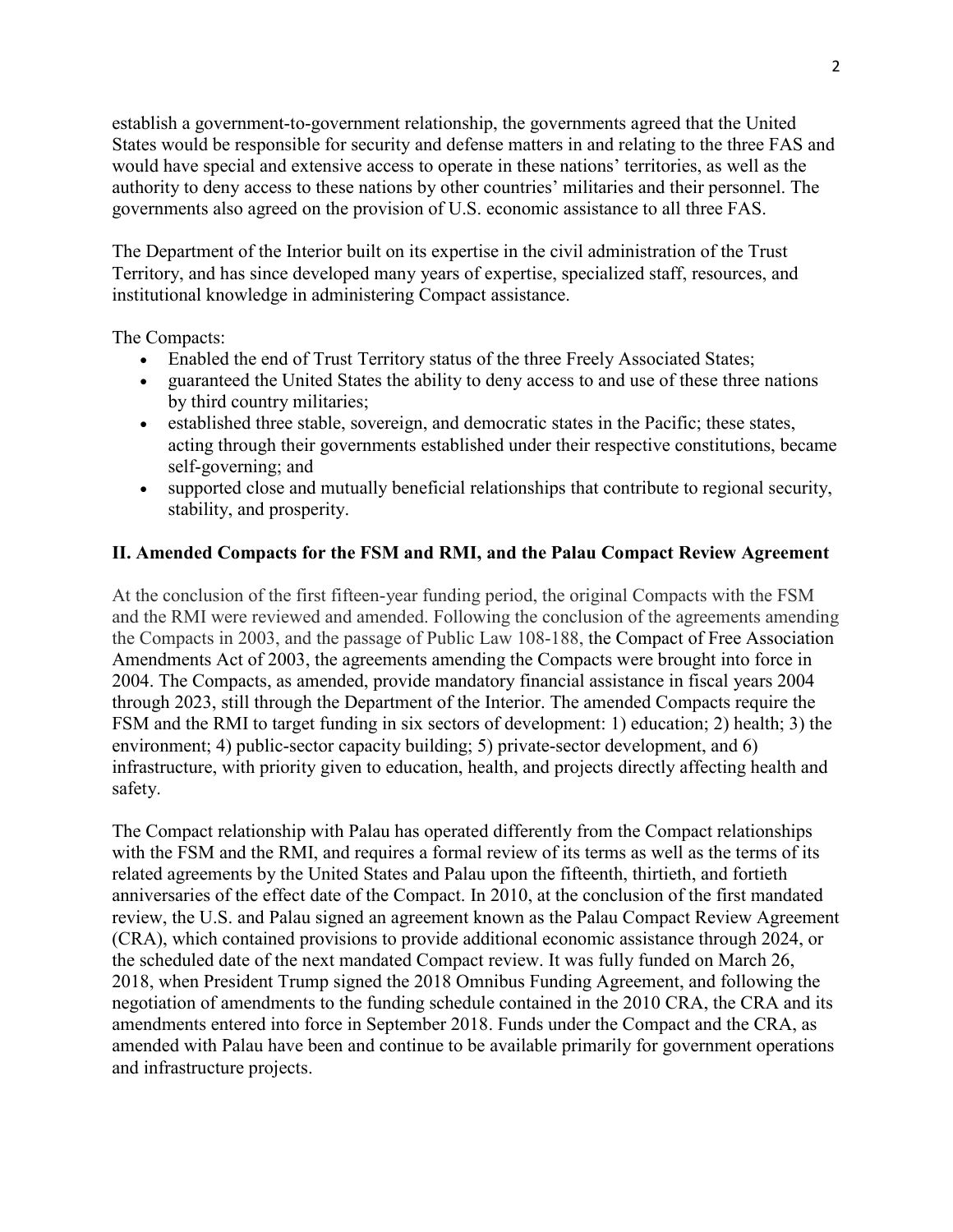These Compacts are unique. The U.S. Government did not intend for any of the Compact agreements to underwrite the entire economies of the FAS or the operations of each government. Rather, the U.S. Government saw the Compacts as an economic springboard, making available the resources to allow the Federated States of Micronesia, the Marshall Islands, and Palau to improve:

- essential government services and infrastructure, while they reform their business climate and fiscal policies, and
- their capacity to govern.

Under the amended Compacts, the United States has provided to the FSM and the RMI approximately \$3 billion of financial assistance in fiscal years 2004 - 2019, primarily supporting the delivery of health and education services and infrastructure development. Of this amount, approximately \$50 million supports the education sector and \$35 million supports the health sector of each country, annually. For both the FSM and the RMI, the health and education sectors rely principally on federal funding under the amended Compacts. By 2023, the Department will have invested approximately \$170 million of assistance under the amended Compacts into new hospitals and health centers for construction, renovation, and maintenance and \$350 million into new school construction. For the FSM's total revenue, approximately 48 percent derives from grants under the amended Compact or from other federal sources. Figures for two of the four states of Micronesia are even higher: 64 percent for Chuuk and 70 percent for Kosrae. Of the Marshall Islands' total revenue, approximately 42 percent derives from grants under the amended Compact or from other federal sources.

From 1994 - 2009, Palau benefited from Compact assistance totaling approximately \$560 million which included a significant infrastructure project, the circumferential road on Babeldaob, also known as the Palau Compact Road. Under the 2010 CRA, brought into force in 2018, an additional \$229 million was made available to Palau, again for government operations,infrastructure projects, and to shore up Palau's Trust Fund, established under the Compact with Palau, Public Law 99-658 as a sinking fund managed solely by the Palau Government .

All funding provided to the FSM and the RMI under the amended Compacts is reviewed semiannually in two, bilateral, joint economic management committees. These committees are chaired by the Department's Director of the Office of Insular Affairs. Funding under the CRA is provided directly to the Palau government.

Other funding for which the FSM, RMI, and Palau are eligible is through the Department's Office of Insular Affairs Technical Assistance Program (TAP), which manages discretionary funds provided annually to the Department by the Congress. TAP funding is flexible in its use and application in the FSM, RMI, and Palau and can help fill in gaps that the three governments identify. The U.S. territories are the primary recipients of TAP funding.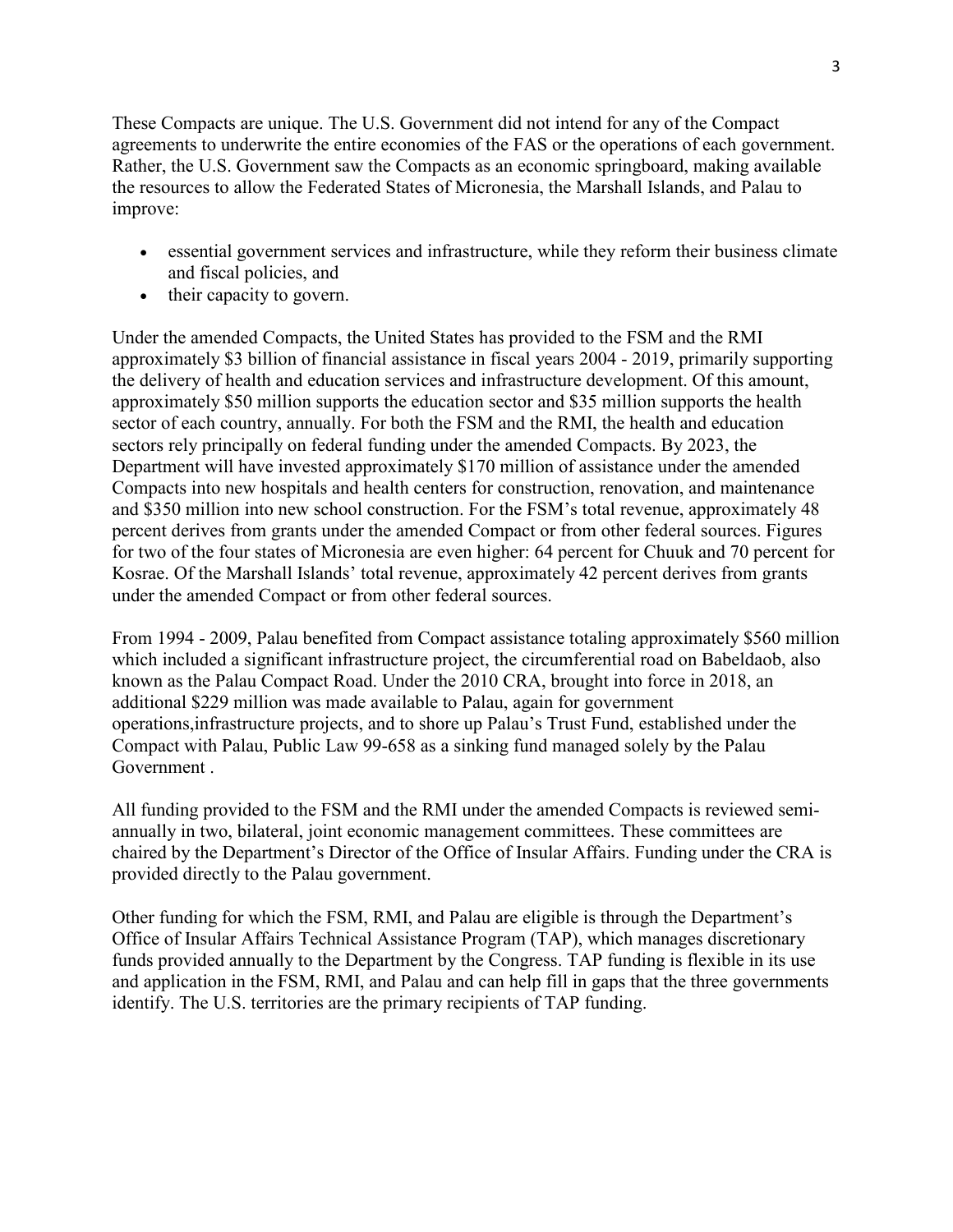### **III. Trust Funds**

As provided for under the amended Compacts, Public Law 108-188, jointly managed Trust Funds were established for both the FSM and the RMI. Federal grant funding has generally decreased annually, paired with increasing contributions to the respective Trust Funds. The Trust Funds were incorporated in 2004 as non-profit corporations under the laws of the District of Columbia.

Earnings from the Trust Funds were intended to provide an annual source of revenue for the FSM and RMI Governments after fiscal year 2023 for assistance in education, health care, the environment, public-sector capacity building, private-sector development, and public infrastructure, as described in Section 211 of the amended Compacts, or other sectors as mutually agreed by the United States and the FSM and RMI, respectively, with priorities in education and health.

The amended Compacts set forth the funding to be contributed by FSM and RMIuntil 2023. Trust Fund Agreements outline the organizational structures, policies and procedures for most aspects of the Trust Fund's start-up and ongoing operations. Investment Policy Statements provide investment guidance and are reviewed quarterly and, if required, revised annually.

The U.S. Government maintains a majority of voting members on both Trust Funds, including the Chairman, who is the Director of the Department of the Interior's Office of Insular Affairs. The Marshall Islands Committee consists of seven members: four U.S. members, including the Chairman; two Marshall Islands members, including the Vice Chairman; and one member appointed by the subsequent contributor, Taiwan. The Federated States of Micronesia Committee has five members: three U.S. members, including the Chairman, and two Federated States of Micronesia members. Committee meetings are held quarterly throughout the fiscal year.

Under the Compact with Palau, Public Law 99-658, a Trust Fund was also established for Palau. Unlike the Trust Funds for the FSM and the RMI, Palau's Trust Fund was established as a sinking fund and is managed solely by the Palau Government. Under the Compact Review Agreement, the Palau Government is currently restricted to annual withdrawal amounts of no more than \$15 million. As of February 2019, the Palau Trust Fund was valued roughly at \$286 million.

#### **Performance of the FSM and RMI Trust Funds**

#### Federated States of Micronesia

The total net position of the Federated States of Micronesia Trust Fund for fiscal year 2018 was \$ \$636.09 million. For fiscal year 2018, the last audited financial year, the FSM Trust Fund had a dollar-weighted annual investment return of 6.77 percent. Since its inception in 2004, the FSM Trust Fund has had a net return of 5.2 percent. As of the end of fiscal year 2018, the investment of contributions earned \$265.4 million or 71.6 percent of the value of the contributions. No contributor's capital investment has diminished since its inception.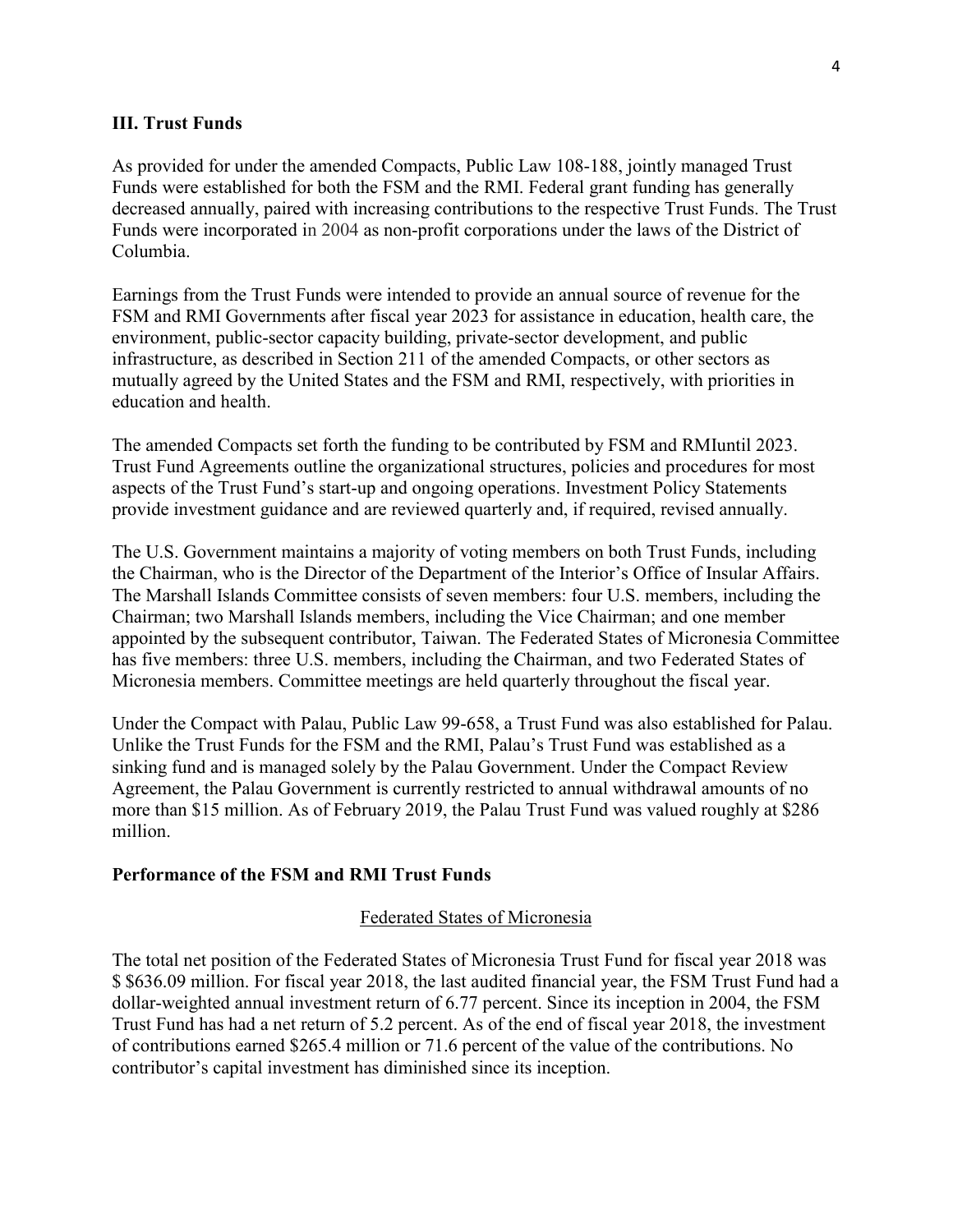The U.S. Government was obligated to contribute \$16 million annually in fiscal years 2004-2006 and is obligated in fiscal years 2007-2023 to contribute \$16 million annually, plus a cumulative amount that increases by \$800,000 annually. The U.S. contribution is \$30.8 million for fiscal year 2019. The U.S. Government contributed a total of \$372.7 million since inception. In fiscal year 2005, the Federated States of Micronesia contributed \$30.3 million, as required under the amended Compact.

### The Republic of the Marshall Islands

The total net position of the RMI Trust Fund for fiscal year 2018 was \$ \$402.43million. For fiscal year 2018, the last audited financial year, the RMI Trust Fund had a dollar-weighted annual investment return of 7 percent. Since inception in 2004, it has had a net return of 5.7 percent. As of the end of fiscal year 2018, the investment of contributions earned \$163.7 million or 68.6 percent of the value of the contributions. No contributor's capital investment has diminished since its inception.

The U.S. Government is obligated to contribute \$7 million each fiscal year plus a cumulative \$500,000 annually and a partial inflation adjustment. The U.S. contribution has been \$17.7 million for fiscal year 2019. The U.S. Government has contributed a total of \$195.5 million since inception. In accord with the amended Compact, the RMI Government contributed \$30 million in fiscal years 2004-2006. They also contributed an additional \$3.2 million for a total of \$33.2 million. Through fiscal year 2023, Taiwan will contribute to the RMI Trust Fund \$2.4 million per year until 2023 and to date has contributed \$30.4 million.

#### **Issues Leading to Fiscal Year 2023 and Beyond**

Palau's Trust Fund, established as a sinking fund, has been managed solely by the Palau Government and does not have the same management or funding structure that characterizes both the FSM and RMI Trust Funds.

While both the FSM and the RMI Trust Funds have performed up to market standards, there is significant concern about the volatility and the size of the distributions to support post-2023 budgets of the FSM and the RMI. As shown in the May 17, 2018, General Accounting Office (GAO) report, [GAO-18-415,](https://www.gao.gov/products/GAO-18-415) distribution policies that are consistent with both Trust Fund Agreements' current distribution provisions have a high likelihood of resulting in years of limited or zero distributions. While both Trust Funds have grown, based on market performance, that growth has not been significant enough to continue levels of funding similar to fiscal year 2023's annual grant assistance – estimated for the FSM at \$82 million and for the RMI at \$26.9 million.

The Trust Fund Committees are analyzing and discussing different distribution policy options to provide more consistent distributions with less volatility and no zero-year distributions; however, as the Trust Fund Comittees can only establish distribution policies that are consistent with the Trust Fund Agreement, these options are limited unless the Trust Fund Agreements are amended. However, there are implications *vis-à-vis* preserving both Trust Funds for the long term.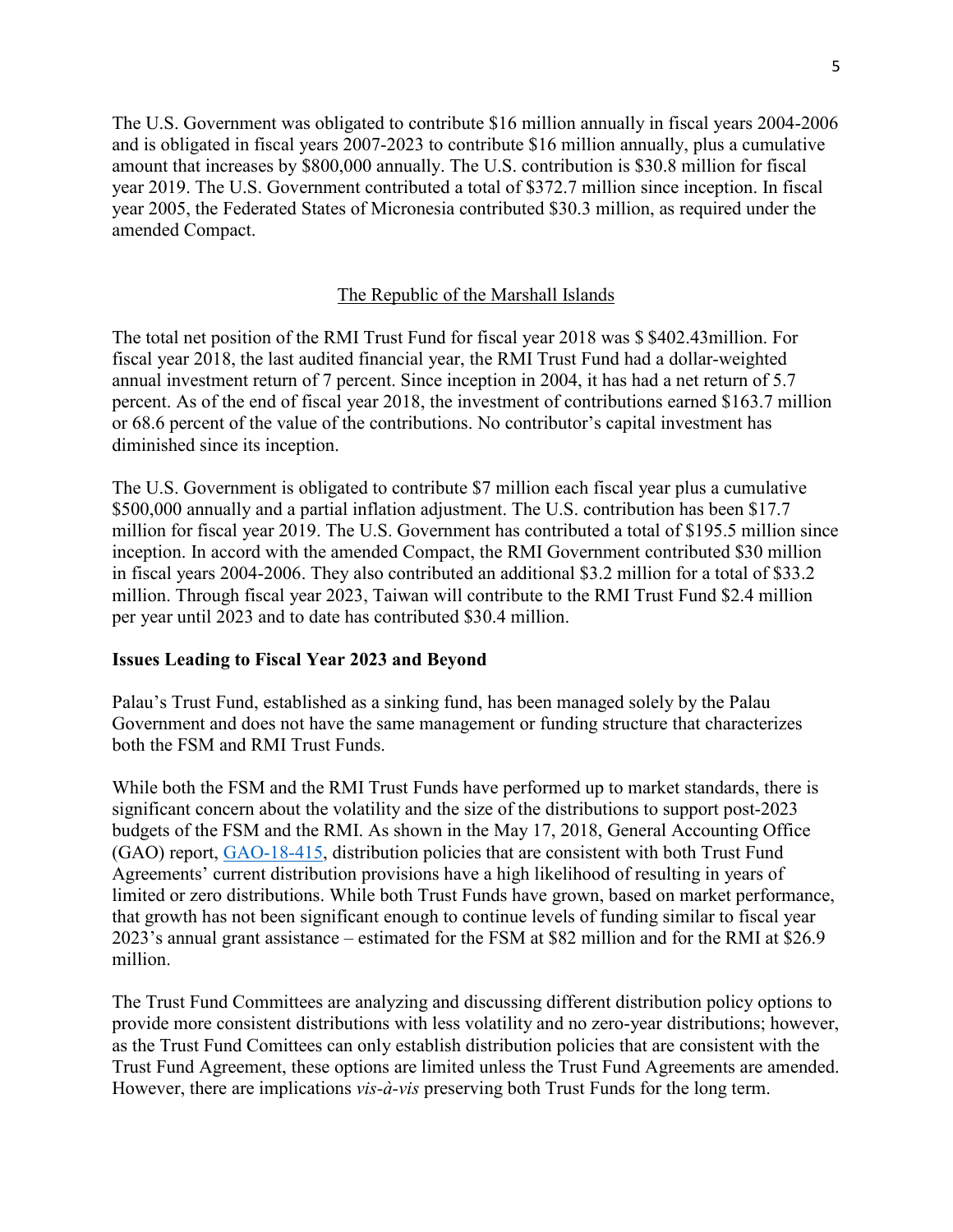Additional time and funding would help to achieve the right balance between preserving the Trust Funds for decades to come and providing consistent and stable distributions without taking on additional risk.

Certain changes to the distribution policy would require amending the respective Trust Fund Agreements. Such changes will require the approval of the respective national governments, including, on the United States' part, an Act of Congress. Other potential changes discussed in the GAO's report are the timing of the distributions, the accountability framework to monitor the distributed funds, and the payment of Trust Fund expenses beyond 2023.

# **IV. CONCLUSION**

If grant assistance under the amended Compacts and the CRA is allowed to expire by the end of 2023 and 2024 respectively,. and is not extended, there is the risk of damaging therespective bilateral relationships of free association between the United States and these Pacific Island nations.

The year 2024 marks the 30th anniversary of the Compact agreement between the United States and Palau. Upon this anniversary, the U.S. -Palau Compact requires the U.S. and Palau to again formally review the terms of the Compact and consider the overall nature and development of the relationship. Funding provisions under the 2010 CRA will expire in 2024 and the U.S. Government and Congress must carefully weigh its strategic interests to determine the continued level of funding, if any, it wants dedicated to the relationship. The U.S.-Palau Compact relationship, though handled differently from the relationship with the Federated States of Micronesia and the Marshall Islands, should be considered in conjunction with FSM and RMI Compacts.

As GAO has identified, uncertainty exists as to the continuity of the range and level of the programs and services provided by federal departments and agencies other than the Department of the Interior such as the U.S. Postal Service, Supplemental Education Grants through the Department of Education, Federal Deposit Insurance Corporation, Federal Emergency Management Agency, various programs through the Department of Health and Human Services, and other federal agencies. However, two principal provisions of the amended Compacts will continue in force beyond 2023:

- the U.S. military will, as it does now, have responsibility and authority for defense and security matters of or relating to the Federated States of Micronesia, the Marshall Islands, and Palau; and
- as legal non-immigrants, eligible citizens of the Federated States of Micronesia, the Marshall Islands, and Palau will retain the right to enter the United States visa-free and to live, to work, or to study here for an unlimited period of time.

Fulfilling all three Compact of Free Association agreements is critical to sustaining the U.S. Government's commitment to these nations and their respective efforts to advance their own economic self-sufficiency. The U.S. can be proud of the historic relationships and the legacy it has with these three Pacific Island nations. Maintaining the close relationships we have